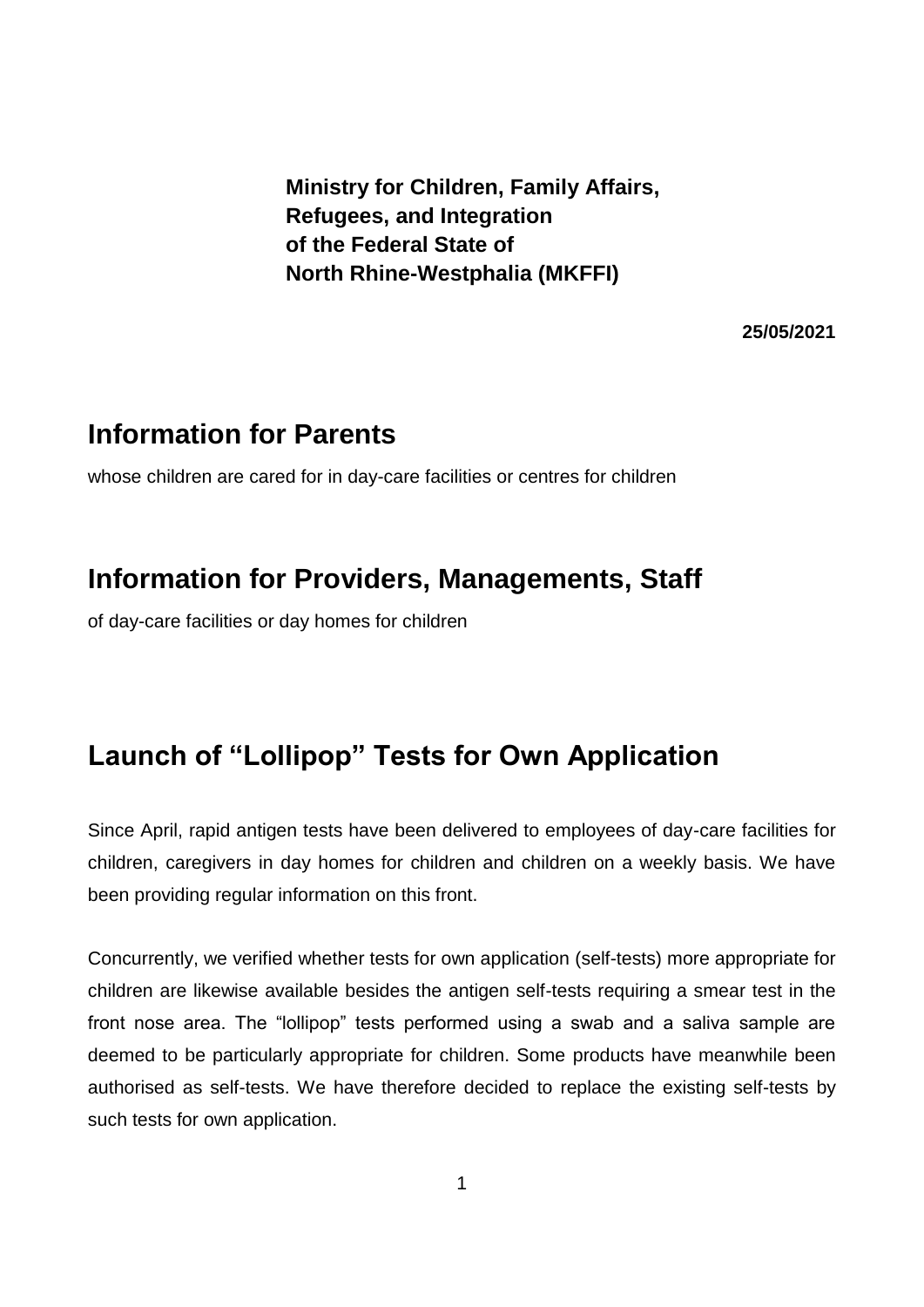We will start delivering the tests this week. The manufacturer of these tests designated as "SARS-CoV-2 Ag Self-Test Kit (Colloidal Gold)" is the company "Shenzen Watmind Medical".

## **Application Notes**

Sampling is performed using a saliva sample, with the sterile single-use swab being turned for at least 10 seconds under the tongue for a minimum of 5 times and fully soaked with saliva. Please make sure not to eat or drink anything 30 minutes before taking the sample. Detailed application notes can be found in the Instructions for Use enclosed.

The manufacturer of the tests has already published translations into various other languages on its website, and further languages are likely to follow in the course of this week. The translations are available using the link [https://www.medical](https://www.medical-schreiner.de/logistik.php)[schreiner.de/logistik.php.](https://www.medical-schreiner.de/logistik.php)

The MKFFI will shortly upload a video on its website to demonstrate and explain the test application to children and parents. This video serves as a first child-related guidance for using the test. It will also be disseminated on the Ministry's social media channels, Facebook and Instagram.

As in the case of the existing self-tests, this test, too, can only be performed by the parents when applied to children.

Once these tests have been launched, the framework conditions published in the Official Information of 08 April 2021 will continue to apply. The self-tests will still be applied on a voluntary basis. Children are tested at home by their parents. The presentation of a test result is no requirement for commencing employment or for making use of the care services.